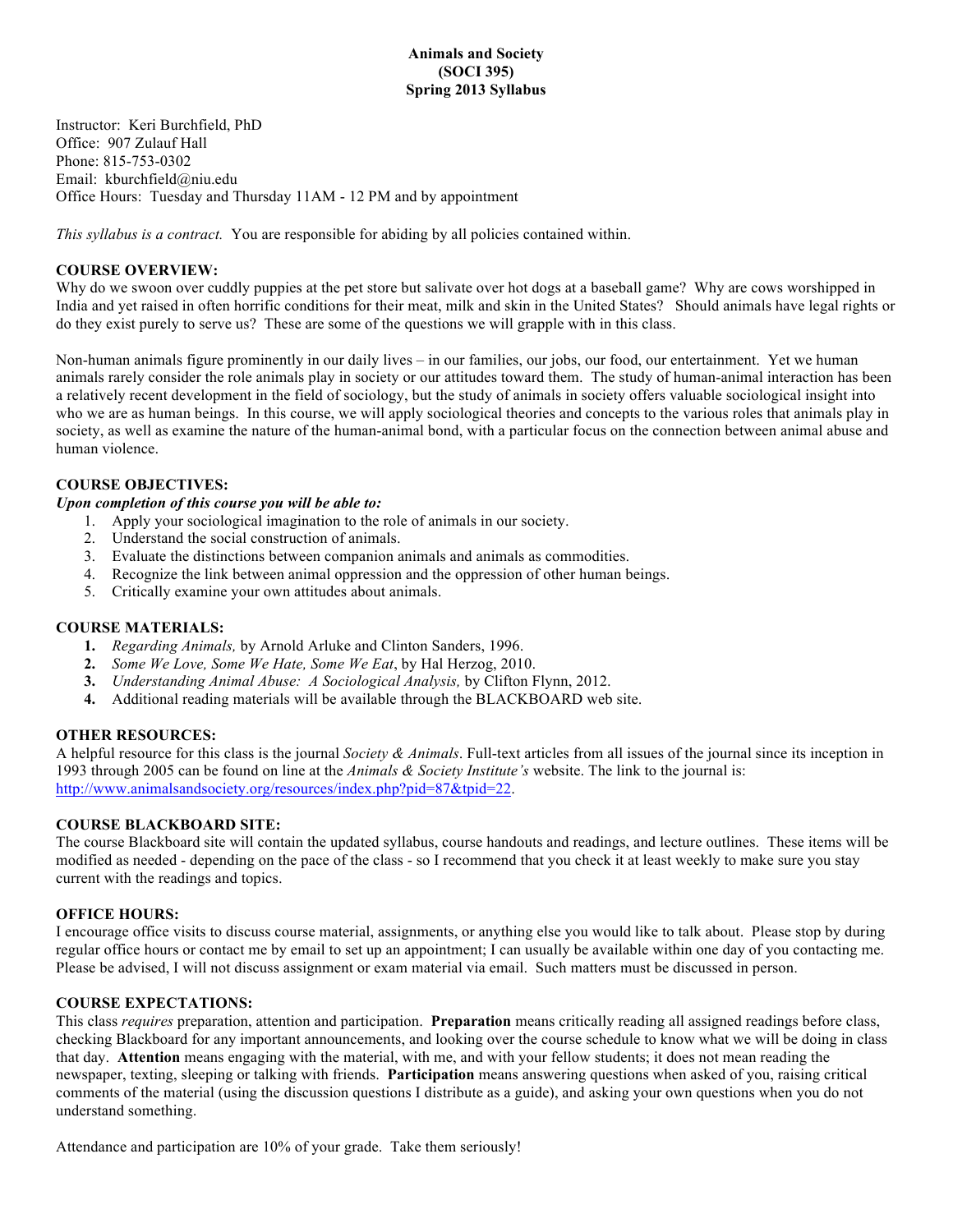# **ATTENDANCE POLICY:**

Some professors do not care if you attend class. I do! I will record attendance randomly throughout the semester. *Anyone who arrives 15 or more minutes after attendance has been taken will be recorded as absent.* If you know ahead of time that you have to be late or leave early, notify me the class period *before*. There are no excused absences. If you are not in class, and I take attendance, you will be marked as absent. 

Please note that **you** are responsible for obtaining notes for the class material covered on the date missed.

# **MAKE-UP AND LATE ASSIGNMENT POLICY:**

Exams, papers and assignments are due in class on the due date, **period**. I do not accept any assignments via email. Make-up exams may be granted only in the case of a *university-excused* absence (generally more than 5 days); please consult the Student Affairs website for further information: http://www.niu.edu/stuaff/StudentResources/student\_absences.shtml

# **ACADEMIC INTEGRITY AND CLASSROOM CONDUCT:**

Students should consult the *Undergraduate Catalog* to familiarize themselves with all university policies regarding academic integrity and classroom conduct.

Instances of academic dishonesty (e.g., *plagiarism, cheating, etc.*) or classroom disruption (e.g., *arriving late, leaving early, cellphone use, reading materials other than course materials, etc.*) are subject to the assignment of reduced and/or failing grades and the initiation of procedures for dismissal from the university.

# **ELECTRONIC DEVICES POLICY:**

Electronic devices are distracting to me and your fellow students. Just as important, they are distracting to **you**; your brain cannot multi-task as well as you think it can. If you are texting or surfing, you are not listening to valuable course material.

Laptop computers and other electronic devices are not permitted in class unless you have prior approval from me or the CAAR office.

Please **turn-off** your electronic devices such cell phones, iPhones, Blackberries or iPads before class starts. Accordingly, you should never engage in any of the following during class time: reading or writing text/email messages; surfing the web; placing or receiving a voice call.

If you are caught engaging in text messaging, any **subsequent** violations of this electronic device policy will result in a 1 percentage point reduction in your final grade; you will not necessarily be given advanced notice of that outcome. Repeated violations of this policy may also result in the student being asked to leave the classroom or being forwarded to the Office of Community Standards & Student Conduct.

# **A SPECIAL NOTE ABOUT PLAGIARISM:**

The Department of Sociology and the University take academic integrity seriously. The Undergraduate Catalog states: "Good academic work must be based on honesty. The attempt of any student to present as his or her own work that which he or she has not produced is regarded by the faculty and administration as a serious offense. Students are considered to have cheated if they copy the work of another during an examination or turn in a paper or an assignment written, in whole or in part, by someone else. Students are guilty of plagiarism**, intentional or not**, if they copy material from books, magazines, or other sources without identifying and acknowledging those sources or if they paraphrase ideas from such sources without acknowledging them. Students guilty of, or assisting others in, either cheating or plagiarism on an assignment, quiz, or examination may receive a grade of F for the course involved and may be suspended or dismissed from the university" (Undergraduate Catalog 2011-12).

Any form of cheating or plagiarism will not be tolerated.

*If you attempt to take credit for someone else's work, without giving that person due credit, you are guilty of plagiarism and will face the consequences described above. If you have questions about how to properly cite someone else's work, simply ask!* 

# **CENTER FOR ACCESS-ABILITY RESOURCES:**

Please notify the instructor if you have special needs. It is NIU policy to provide reasonable accommodation for students with disabilities, including, but not limited to, learning, physical or psychiatric disabilities, and students who are deaf, hard of hearing, or visually impaired. These services are provided by the Center for Access-Ability Resources (CAAR).

If you anticipate needing any type of accommodation in this course or have questions about access, please tell the instructor as soon as possible.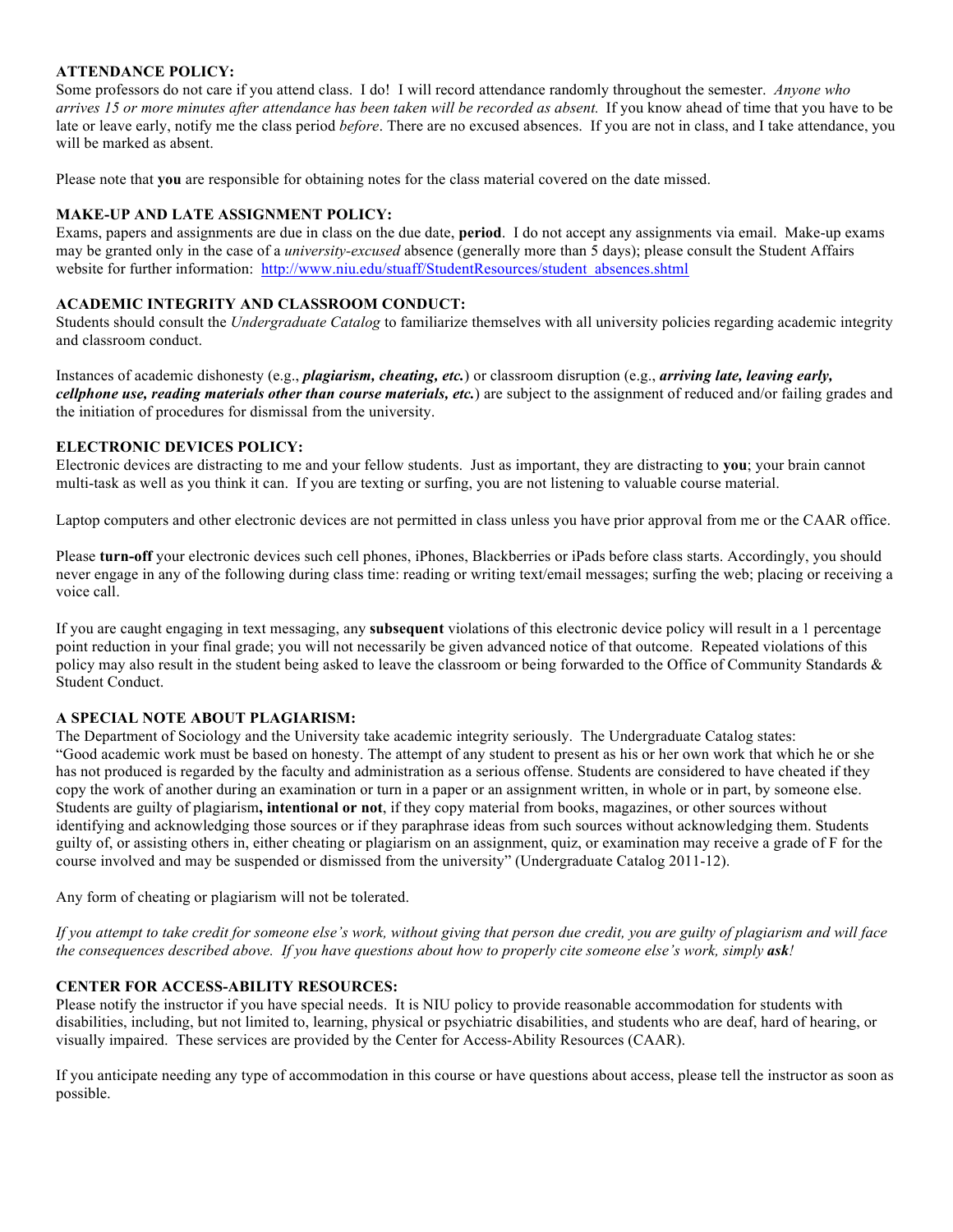# **COURSE FEE**

There is a nominal course fee in this class. The fee is used to support material stored on SOCQRL computer systems. The Sociology lab (DuSable 222) is available for students in to download and print lecture notes, reserve readings, conduct research for projects, etc. In general, the size of the fee represents the amount of lab use anticipated.

## **COURSE REQUIREMENTS:**

### • *EXAMS:*

There will be two essay exams. Exams will cover material from class readings **AND** lectures and will be open-note.

#### • *QUESTION CARDS*

Every Thursday, students will be required to turn in question cards from the weeks' readings. For more information, see details on Blackboard.

# • *ANALYTIC REFLECTIVE ESSAY*

You will use your question cards to write a Final Analytic Reflective Essay due during finals week. For more information, see details on Blackboard.

# • *ATTENDANCE AND PARTICIPATION*

Attendance will be checked randomly throughout the semester. You will not get an A if you do not come to class. In-class participation is always encouraged.

#### **GRADING:**

Final grades will be determined as follows:

| Exams                          |               | 200 points    |               |                 |  |  |
|--------------------------------|---------------|---------------|---------------|-----------------|--|--|
| Question Cards                 |               | 100 points    |               |                 |  |  |
| Analytic Reflective Essay      |               | 150 points    |               |                 |  |  |
| Attendance and Participation   |               | 50 points     |               |                 |  |  |
| <b>Total Points</b>            |               | 500 points    |               |                 |  |  |
| The grade scale is as follows: |               |               |               |                 |  |  |
| $A = 90-100\%$                 | $B = 80-89\%$ | $C = 70-79\%$ | $D = 60-69\%$ | $F =$ below 60% |  |  |